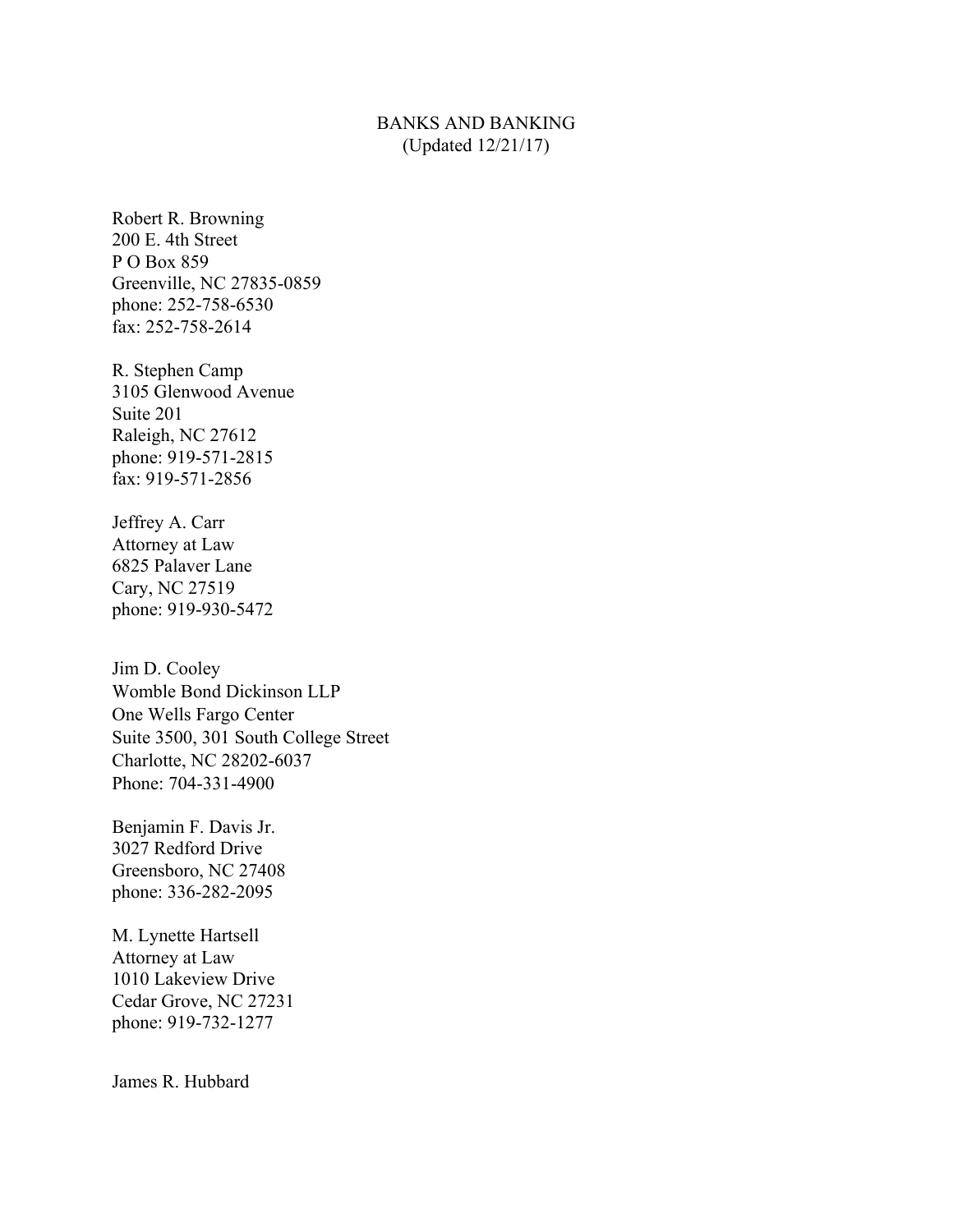Law Offices of James R. Hubbard, PLLC 2308 Environ Way Chapel Hill, NC 27517 phone: 919-928-0367

Howard L. Kastel 10393 Holt Chapel Hill, NC 27517 phone: 919-933-9181 fax: 919-918-4472

Pamela W. McAfee McAfee Mediation 3434 Edwards Mill Road Suite 112-180 Raleigh, NC 27612 Phone: 919-787-322 pam@mcafeemediation.net

Judge Douglas McCullough P O Box 2276 Atlantic Beach, NC 28512 (919) 819-1281

K. Alan Parry Smith, Anderson, Blount, Dorsett, Mitchell & Jernigan, L.L.P. Wells Fargo Capitol Center 150 Fayetteville Street Suite 2300 Raleigh, NC 27601 phone: 919-821-6621 fax: 919-821-6800 Kieran J. Shanahan Shanahan Law Group, PLLC 128 E. Hargett Street Suite 300 Raleigh, NC 27601 Phone: 919-856-9494 kieran@shanahanlawgroup.com